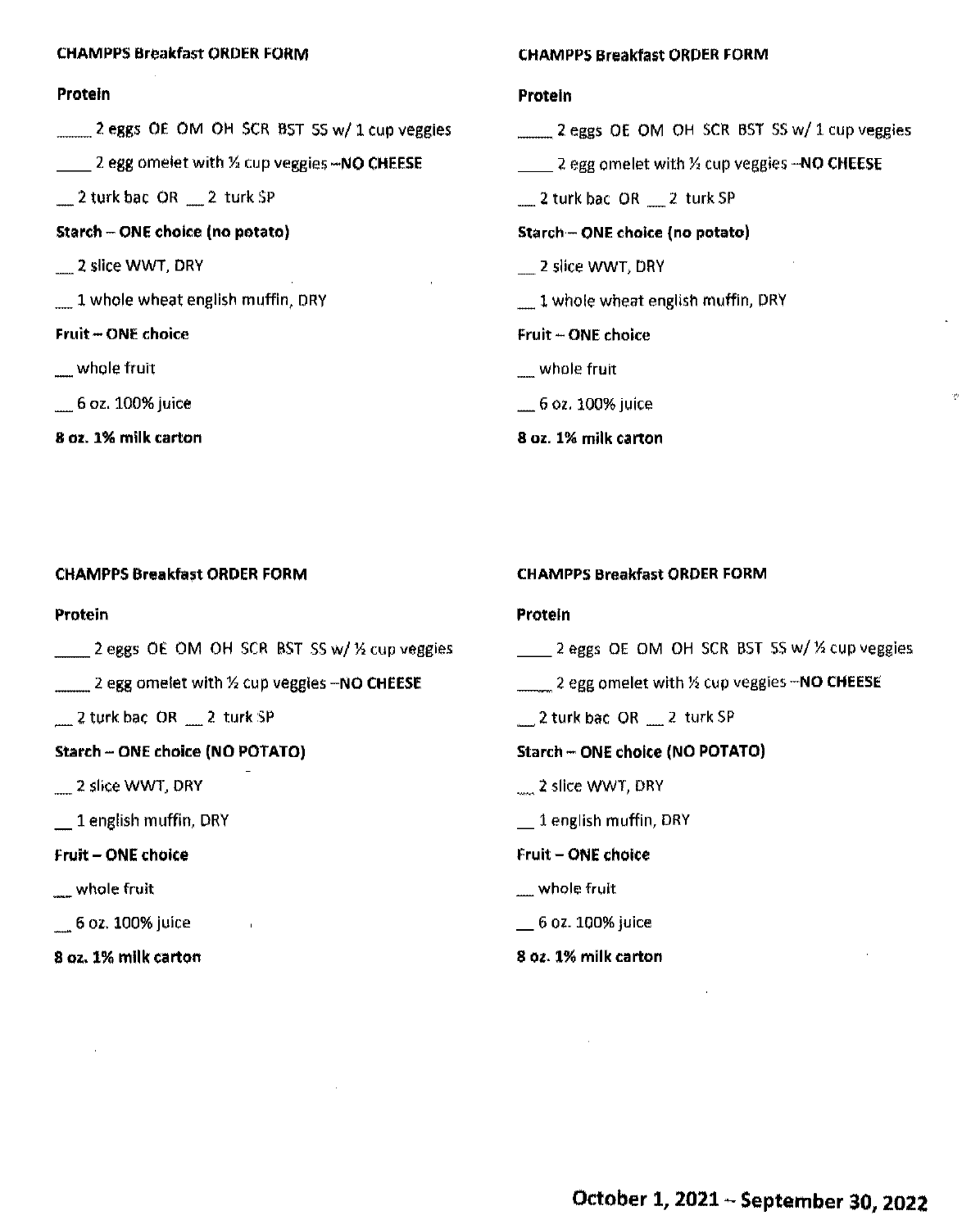# Kitchen Menu for CHAMPSS

Please select from each category to build your own nutritious meal!

Protein- 3 oz. portion

• Herb Roasted Chicken

Vegetable- 1 Cup, Select 1 option

- Green Beans
- 4 Bean Salad
- Tomato Roughy

Fruit- Select 1 option

• An Apple, Orange or Banana

Starch- ½ cup, Select 1 option

- Mashed Potatoes with Gravy
- Macaroni Salad

Whole grain roll with butter- included in all meals

8 oz Skim Milk

**PLEASE NOTE – Substitutions are not allowed per the meal guidelines set for the program. You are welcome to purchase items not included. Thank You!**